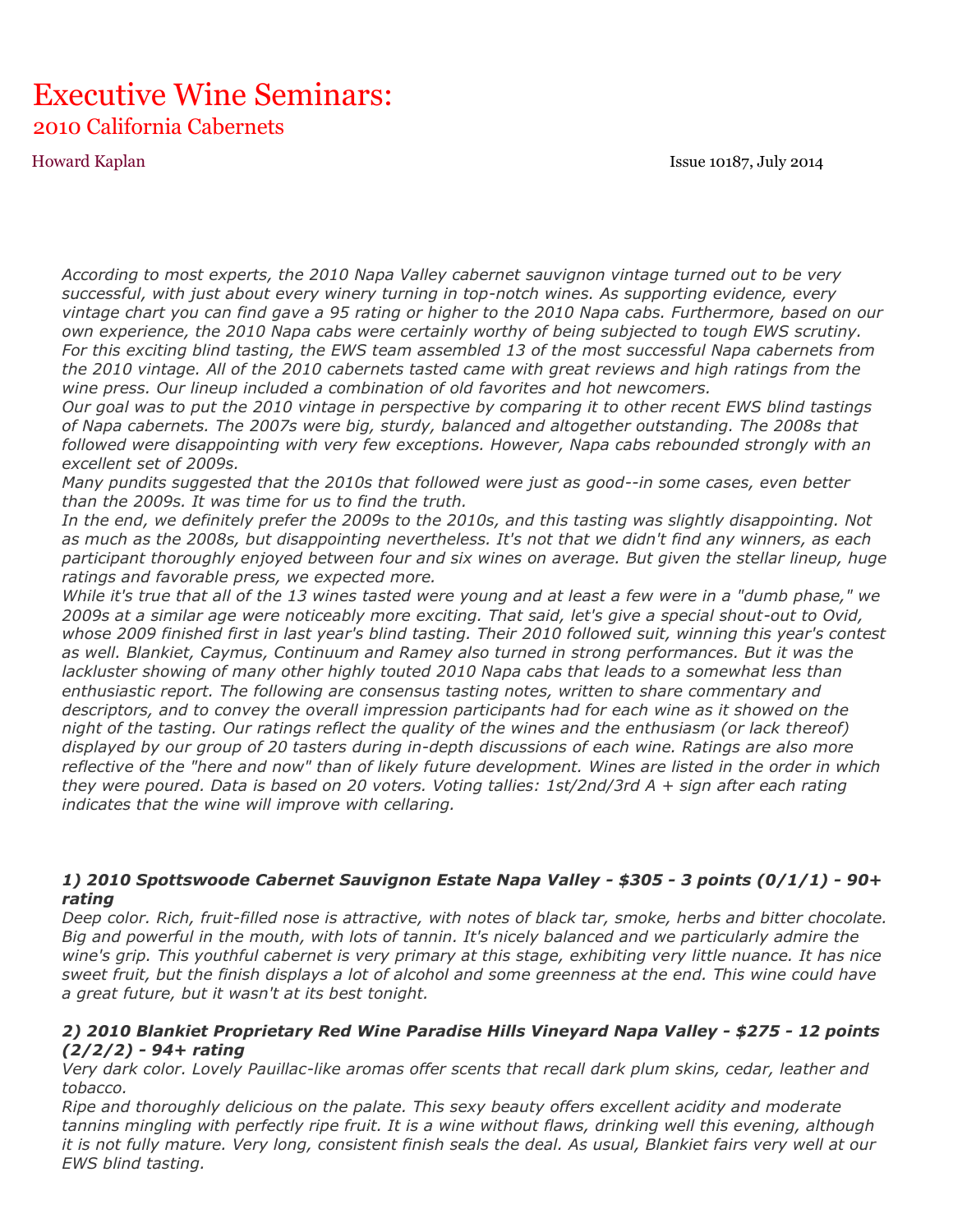### *3) 2010 Joseph Phelps Insignia Proprietary Red Wine Napa Valley - \$200 - 9 points (1/2/2) - 93+ rating*

*Deep color. Beautiful bouquet filled with sweet and sexy black cherry and cassis fruit, leather, smoke and wood. The ripeness of fruit follows through on the palate. This is a youthful, concentrated, powerful wine with substantial tannins. It's rather chunky and has strong palate presence. There's good material here, with decent acidity. The crisp finish is a bit short, but wine #3 will be enjoyed years down the road. Excellent future.*

#### *4) 2010 Hundred Acre Cabernet Sauvignon Few and Far Between Napa Valley - \$495 - 8 points (1/2/1) - 93+ rating*

*Fairly deep color. Attractive, sweet, exotic nose recalls lavender, coconut, chocolate croissant and black raspberry syrup. Tannic and youthful on entry, with the same dark berry flavors found in the aromatics. This youthful cabernet has outstanding intensity and concentration, but is holding something back right now. Wine #4 has an interesting Rhône feel, and a burnt syrah flavor. Long, penetrating finish shows a hint of bitterness, but otherwise well balanced. Needs a few years to settle in.*

#### *5) 2010 Caymus Vineyards Cabernet Sauvignon Special Selection Napa Valley - \$145 - 20 points (5/1/3) - 96+ rating*

*Deep color. Sweet, modern nose offers lots of new oak and is very inviting. The fruit reminds us of blackberry, cassis and plum. We also get notes of violet, chocolate and smoke. Big, chewy, tannic and concentrated in the mouth, but the heavily extracted fruit makes its presence felt. For a big, complex wine, #5 is deftly in balance. Maybe there is a touch more alcohol than we like, but the delicious finish, featuring chocolate and pastry crust flavors, solidly wins us over.*

#### *6) 2010 Continuum Estate Proprietary Red Wine Napa Valley - \$180 - 16 points (3/3/1) – 95+ rating*

*Deeply colored. Rich, ripe, chocolatey nose is quite sweet and recalls cherry bubble gum. There's a citric quality that we get on the palate, with nice sweetness and layers of chocolate cake. This wine has firm tannins and is "very Napa," with moderate weight and excellent acidity. It's somewhat disjointed now, a byproduct of its youth, but a very long, penetrating finish convinces us that this one's a keeper.*

### *7) 2010 Morlet Family Vineyards Cabernet Sauvignon Coeur de Vallee Beckstoffer To-Kalon Vineyard Oakville Napa Valley - \$195 - 4 points (1/0/1) - 90+ rating*

*Fairly deep color. Initially restrained aromatics don't reveal much, but with aeration we get notes of sweet cherry, chocolate, smoke and leather. Youthful and quite tannic on entry; this wine is nowhere near prime drinking. It's a compact cabernet with excellent grip. There's decent acidity and wine #7 is well balanced overall. The finish is long and shows good concentration and complexity in this backloaded wine. Give it time.*

## *8) 2010 Dominus Estate Red Wine Napa Valley - \$250 - 6 points (0/2/2) - 91+ rating*

*Dark color. Rich, dry, concentrated, fairly tight aromas feature red berry fruit, wet soil, mushroom, smoke and leather. Also restrained in the mouth and clearly crying out for a stint in the cellar. It's somewhat dry but well balanced, and offers good acidity. In the company of other wines, #8 is relatively simple and one-dimensional, a byproduct of its youth. Moderate length. Another wine nowhere near its peak.*

## *9) 2010 Ovid Red Wine Napa Valley - \$270 - 24 points (6/2/2) - 97+ rating*

*Dark color. Interesting, different, sweet and ultimately very attractive bouquet offers scents that remind us of mint and iodine, with a slight herbaceous note. Quite dramatic and intense on the palate; a wine that immediately captures us. It's big, rich, tannic and youthful. We love the beautiful honeysuckle and tart raspberry elegance. There's a feminine quality to wine #9 that adds to its appeal. Long and complex finish, with a tarragon note at the end. Certainly a wine that draws you back to the glass for more.*

#### *10) 2010 Hewitt Vineyard Cabernet Sauvignon Rutherford Napa Valley - \$100 - 3 points 87+ rating*

*Deeply colored. Sweet, somewhat overripe, high-alcohol nose is compared to Amarone and port. Notes include prune, burnt tire and funky, briney, old hay scents. On the palate, the fruit is fine and the wine has decent structure and mouth feel. But the alcohol, which clearly tipped this bottle out of balance,*